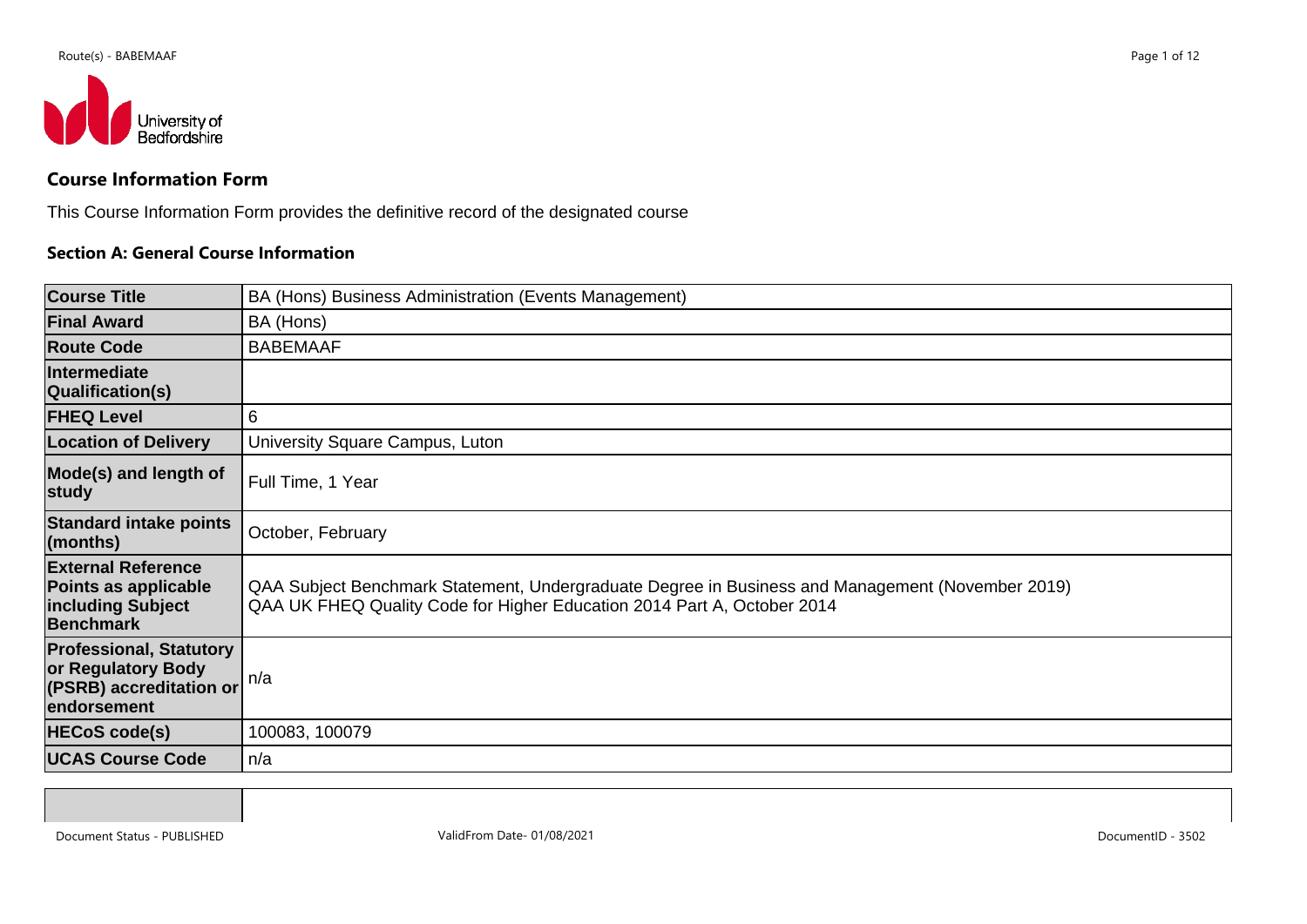|                             | The BA (Hons) Business Administration (Events Management) programme engages you with contemporary practices. This course<br>is structured with a clear focus on developing your employability by building a foundation on the core principles of business<br>knowledge and operations. You will apply established techniques such as problem-solving, critically thinking and analysis to solve<br>real world problems. The knowledge you build to examine and challenge events management concepts and data and interaction<br>with industry professionals allows you to progress seamlessly with practice-oriented and transferable skills to become<br>employment ready in the events management profession.                                                                                                                                                                                                                                                                                                     |
|-----------------------------|---------------------------------------------------------------------------------------------------------------------------------------------------------------------------------------------------------------------------------------------------------------------------------------------------------------------------------------------------------------------------------------------------------------------------------------------------------------------------------------------------------------------------------------------------------------------------------------------------------------------------------------------------------------------------------------------------------------------------------------------------------------------------------------------------------------------------------------------------------------------------------------------------------------------------------------------------------------------------------------------------------------------|
| <b>Course Aims</b>          | Whether you plan to work for an organisation in the UK or abroad, this programme at the University of Bedfordshire Business<br>School (UBBS) is designed to equip you with the skills you need to succeed in diverse global environments. The course offers you<br>a global perspective of business and an education to perform in multi-cultural business environments across different<br>organisations and industry sectors.                                                                                                                                                                                                                                                                                                                                                                                                                                                                                                                                                                                     |
|                             | This course allows you to develop a deep theoretical understanding and practical knowledge of events management. You will<br>focus on designing, planning and staging of business and events as well as on the evaluation process. This course will appeal to<br>you if you are looking for a career in the planning and management of events such as festivals, music concerts, conferences,<br>trade shows, meetings and sporting events. You will have an educational experience which integrates academic theory and real-<br>world business practice in order to increase your skills and capabilities to work in the events industry.<br><b>Educational Aims</b>                                                                                                                                                                                                                                                                                                                                              |
|                             | The BA (Hons) Business Administration (Events Management) aims to enable you to develop the necessary skills for, and<br>knowledge, practice and understanding of, the events industry. You will become a self-directed, self-regulated reflexive learner,<br>using an awareness of opportunities for careers or further study in the event industry.                                                                                                                                                                                                                                                                                                                                                                                                                                                                                                                                                                                                                                                               |
|                             | The awareness of business and the knowledge base developed in this course will equip you for a broad range of careers in the<br>world of business. You will develop your learning through collaboration with students and tutors in order to progress from a guided<br>to an autonomous and independent learner who is capable of working with complex and unstructured problems in a variety of<br>business administration contexts. Our emphasis is on practical application of theoretical knowledge to develop your ability to<br>function in complex, multi-cultural and multi-professional global environments and in doing so be able to be analytical, as well as<br>creative and to develop critical thinking skills that are expected of students in higher education. This programme supports entry<br>and progression in management careers in industry, commerce or the public sector and provides access to masters and<br>professional courses in specific areas such as Finance, HRM and marketing. |
|                             | Specifically, the course aims are to prepare you to:<br>Creatively solve problems through research and apply the appropriate tools and techniques related to the management of the<br>events.<br>Develop a global perspective of events management, its applications and on the impact, events have on society, policy and the<br>environment. You will also develop high level of communication skills in multi-cultural and multi-professional contexts. Work<br>effectively in teams and project groups using appropriate professional standards of conduct and behaviour. You will also create<br>and sustain events management learning communities.<br>Develop abilities to introduce innovation in the management of events with a rigorous approach to practice, informed by relevant                                                                                                                                                                                                                       |
|                             | theory and learning.                                                                                                                                                                                                                                                                                                                                                                                                                                                                                                                                                                                                                                                                                                                                                                                                                                                                                                                                                                                                |
| Document Status - PUBLISHED | ValidFrom Date- 01/08/2021<br>DocumentID - 3502                                                                                                                                                                                                                                                                                                                                                                                                                                                                                                                                                                                                                                                                                                                                                                                                                                                                                                                                                                     |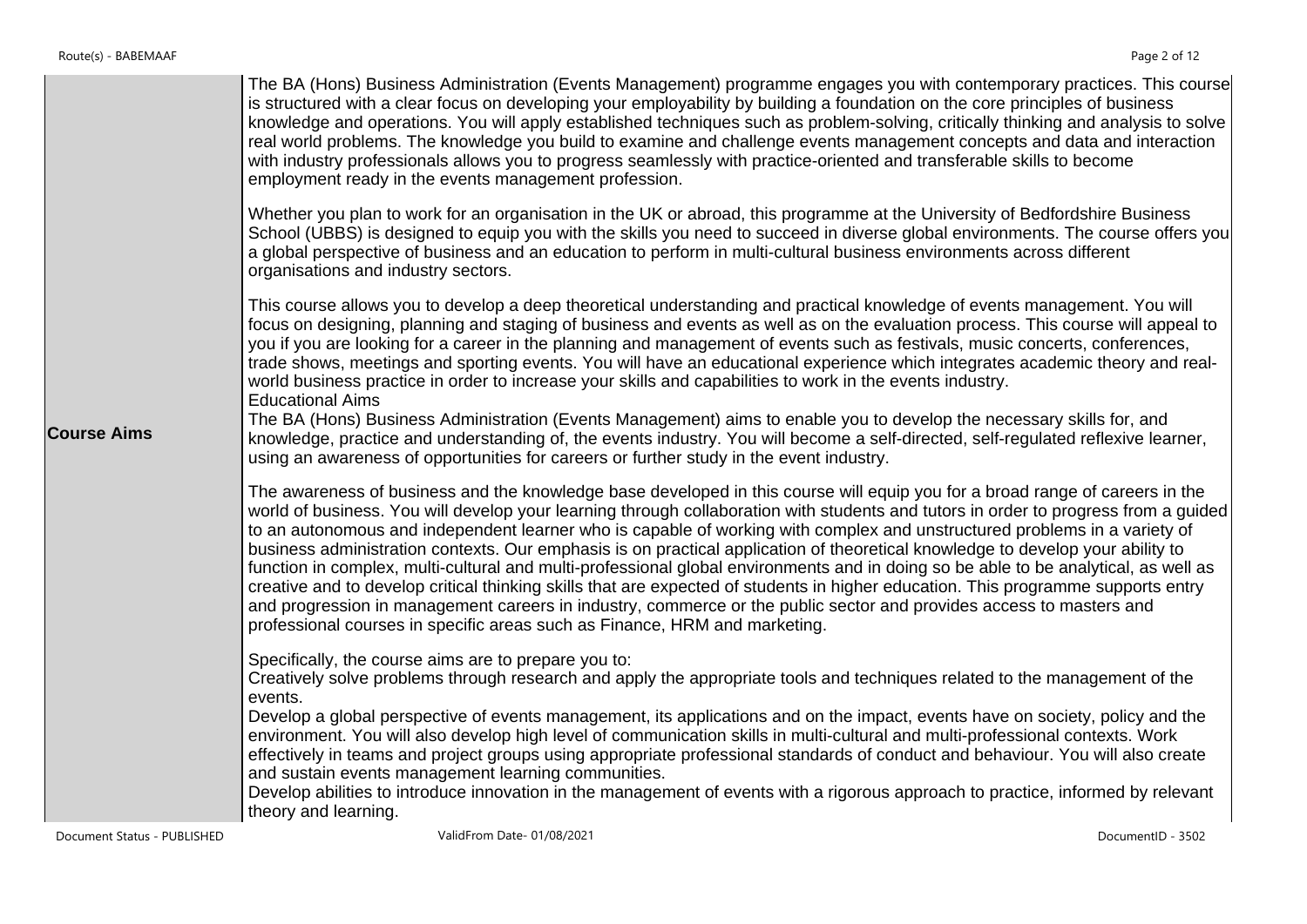|                                           | below                              | Upon successful completion of your course you should meet the appropriate learning outcomes for your award shown in the table                                                                                                                                                                                                                                                                                                                                                                                                                                                                                                                                                                                                                                                               |                                                       |  |  |  |  |
|-------------------------------------------|------------------------------------|---------------------------------------------------------------------------------------------------------------------------------------------------------------------------------------------------------------------------------------------------------------------------------------------------------------------------------------------------------------------------------------------------------------------------------------------------------------------------------------------------------------------------------------------------------------------------------------------------------------------------------------------------------------------------------------------------------------------------------------------------------------------------------------------|-------------------------------------------------------|--|--|--|--|
|                                           |                                    | <b>Outcome</b><br><b>Award</b>                                                                                                                                                                                                                                                                                                                                                                                                                                                                                                                                                                                                                                                                                                                                                              |                                                       |  |  |  |  |
|                                           |                                    | Demonstrate a coherent and detailed knowledge of a number of<br>functional areas of business including marketing, management,<br>planning & strategy in a global, inter-connected business context.                                                                                                                                                                                                                                                                                                                                                                                                                                                                                                                                                                                         | BA Business Administration (Events Management)        |  |  |  |  |
| <b>Course Learning</b><br><b>Outcomes</b> | $\mathcal{P}$                      | Demonstrate ability to reflect on an understanding of appropriate<br>research methods sufficient to allow investigation and integrating<br>into relevant and latest Business Administration and Events<br>Management topics.                                                                                                                                                                                                                                                                                                                                                                                                                                                                                                                                                                | BA Business Administration (Events Management)        |  |  |  |  |
|                                           | practices.                         | Apply vocationally relevant event management skills and knowledge<br>3 by drawing, as appropriate, from service, research, and professional                                                                                                                                                                                                                                                                                                                                                                                                                                                                                                                                                                                                                                                 | <b>BA Business Administration (Events Management)</b> |  |  |  |  |
|                                           |                                    | Analyse operational situations and devise approaches that may<br>improve performance of the business aspects of an organisation.                                                                                                                                                                                                                                                                                                                                                                                                                                                                                                                                                                                                                                                            | BA Business Administration (Events Management)        |  |  |  |  |
|                                           |                                    | Exhibit critical ability to evaluate the impact of internal and external<br>5 factors on various organizational contexts including locally,<br>nationally and across international boundaries combined.                                                                                                                                                                                                                                                                                                                                                                                                                                                                                                                                                                                     | BA Business Administration (Events Management)        |  |  |  |  |
|                                           |                                    | Demonstrate independent planning, initiative and enterprise to meet<br>6 the demands of a bachelor's degree in Business Administration,<br>while taking responsibility for personal learning.                                                                                                                                                                                                                                                                                                                                                                                                                                                                                                                                                                                               | BA Business Administration (Events Management)        |  |  |  |  |
|                                           | Learning and Teaching<br>practice. | The BA (Hons) Business Administration (events management) programme is designed to appeal to students with a broad range of<br>prior experience gained from completing Level 5 events management related courses. Thus, the teaching and learning strategies<br>are designed to enable you to achieve level 6 general and course specific objectives expected of a graduate in Business.<br>One of the key objectives for a final year student is to develop the study skills required for you to become an independent learner.<br>Your teaching team will be composed of a mixture of academics who have relevant academic knowledge and who use their<br>research to inform their teaching as well as having relevant industrial experience which enables them to inject an awareness of |                                                       |  |  |  |  |
|                                           | Assessment                         |                                                                                                                                                                                                                                                                                                                                                                                                                                                                                                                                                                                                                                                                                                                                                                                             |                                                       |  |  |  |  |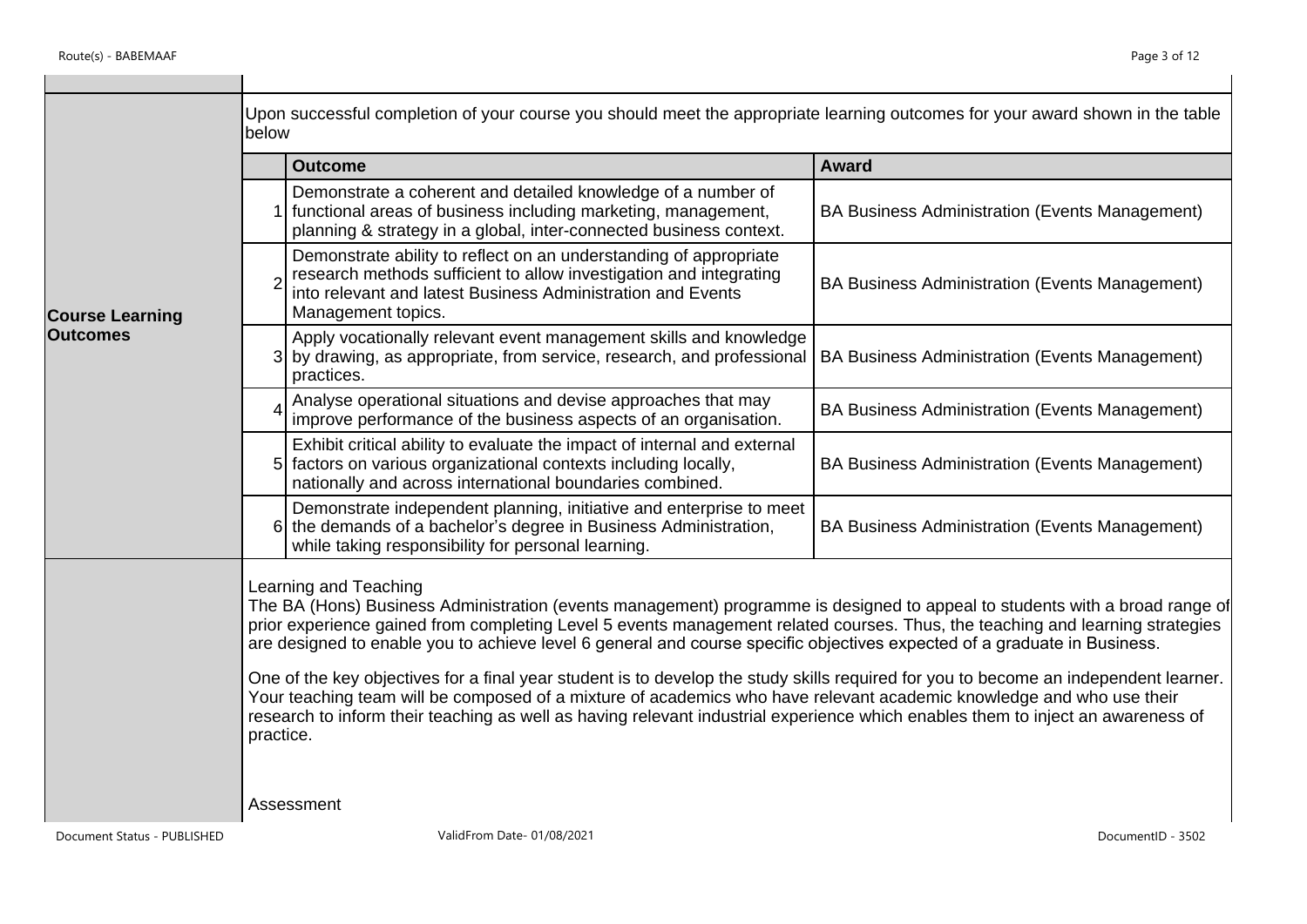|                                                 | The underpinning philosophy of all assessments is to develop both your knowledge and skills to enter employment as a<br>confidently with a strong base from which to meet your own aspirations. The aim is for you to become an independent and self-<br>directed lifelong learner. Apart from the formal assessments there will be an emphasis on self, peer and group assessment.<br>Tutors will provide feedback on formative assessments to support your development of good academic practice.                                                                                                                                                                                                                                                                                                                                           |
|-------------------------------------------------|-----------------------------------------------------------------------------------------------------------------------------------------------------------------------------------------------------------------------------------------------------------------------------------------------------------------------------------------------------------------------------------------------------------------------------------------------------------------------------------------------------------------------------------------------------------------------------------------------------------------------------------------------------------------------------------------------------------------------------------------------------------------------------------------------------------------------------------------------|
|                                                 | All assessments are rooted in authentic and practical scenarios are designed to ensure that no credit can be awarded for work<br>that cannot be confirmed to be that of the student submitting. To facilitate learning for all students a range of assessment methods<br>are used throughout the course, including:                                                                                                                                                                                                                                                                                                                                                                                                                                                                                                                           |
| Teaching, learning and<br>assessment strategies | Business Reports to demonstrate contextual insight and professional practice;<br>$\bullet$<br>Individual written reports based on gathering and analysing information using a subject specific methodology are used to<br>assess case studies or group work.<br>Formative group presentation                                                                                                                                                                                                                                                                                                                                                                                                                                                                                                                                                  |
|                                                 | At level 6 you are treated as an independent learner, and both the dissertation unit (New Advances in Business) and the Strategic<br>Management unit provide opportunities for you to draw together your business knowledge in an individual and more independent<br>manner. In all units you will find assessment support in terms of careful briefing, and the completion of formative stages with<br>detailed feedback designed not only to benchmark your performance but also to give you insights into how you can improve your<br>work.                                                                                                                                                                                                                                                                                                |
|                                                 | Developing your employability                                                                                                                                                                                                                                                                                                                                                                                                                                                                                                                                                                                                                                                                                                                                                                                                                 |
|                                                 | We value real-world experience to prepare you for life beyond university, which is why we have introduced a practice-based<br>curriculum. You will focus on employability throughout your studies, starting with working on real life case studies in your first few<br>weeks. The practice-based part of the curriculum continues throughout your studies with guest lecturers, optional weekly<br>discussion groups and case studies in seminars to help you develop your knowledge and understanding of a wide range of<br>industry sectors. The approach adopted in this course helps you to develop and enhance your transferable skills as well as<br>interpersonal skills and in turn enhance your employability. This means that whilst you are gaining academic knowledge in<br>addition you are also developing practise expertise. |
|                                                 | The Strategic Management for Business (SHR016-3) unit which is delivered in semester 1, will give you significant analytical<br>techniques which you will be able to use to evaluate a wide variety of businesses and situations. The dissertation element will                                                                                                                                                                                                                                                                                                                                                                                                                                                                                                                                                                               |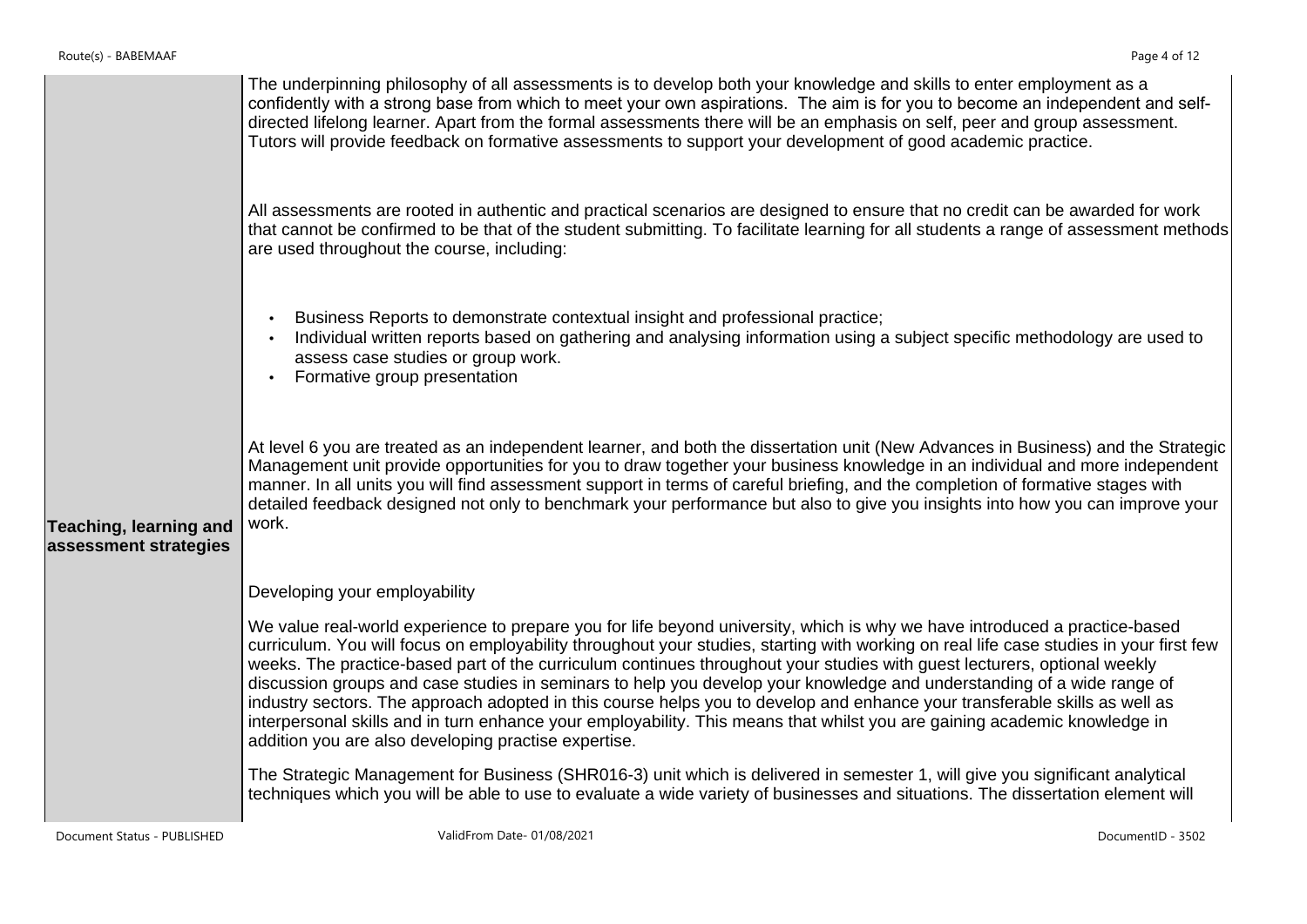| develop your personal skills of organisation, analysis, academic report writing and presentation which will be invaluable in any<br>chosen career path. You will also develop a wide range of communication skills, both as an individual and as a group. The course<br>also looks to develop soft skills such as communication skills, organisational skills, and self-management which are very essential<br>in any business/organisational role.                                                                                                                                                                                                                                                                                                                                                                                                                                                                                                                                                                                                                                                            |  |
|----------------------------------------------------------------------------------------------------------------------------------------------------------------------------------------------------------------------------------------------------------------------------------------------------------------------------------------------------------------------------------------------------------------------------------------------------------------------------------------------------------------------------------------------------------------------------------------------------------------------------------------------------------------------------------------------------------------------------------------------------------------------------------------------------------------------------------------------------------------------------------------------------------------------------------------------------------------------------------------------------------------------------------------------------------------------------------------------------------------|--|
| The personal development and employability is covered within the Strategic Management unit (SHR016-3), delivered in semester<br>1 and New Advancements in Business (BSS064-3), which is delivered in the last semester. Such delivery mechanism, enables<br>students to research and identify career choices and critically reflect on their own skills to establish any gaps. There will then be<br>opportunity to develop skills to bridge any gaps throughout the course and other structured activities such as interview practice in<br>conjunction with the careers and employability service. This is followed by development of a critical and reflective skills audit<br>which will be produced in semester 2 as part of the New Advancements in Business unit. Students are encouraged to use the<br>various Career Management on-line tools available for self-assessment and identification of career opportunities and to work with<br>the University Careers Advisors throughout their studies.                                                                                                  |  |
| In Level 6 you are encouraged to take greater responsibility for your career management, with the support of the Careers Service,<br>which offers one-to-one career coaching. The Careers and Employability Service offer information, advice and guidance to<br>students and graduates on a range of topics including:<br>Further study and training<br>Exploring career and employment options<br>Finding work and placements<br>Applications for jobs or postgraduate study<br>Preparing for interviews and assessment centres<br>For additional details and to meet the team: www.beds.ac.uk/careers/about                                                                                                                                                                                                                                                                                                                                                                                                                                                                                                 |  |
| The University's comprehensive student support service includes:<br>Student Information Desk, a one-stop shop for any initial enquiries;<br>Student Support team advising and supporting those with physical or learning needs or more general student well being;<br>Study Hub team providing academic skills guidance;<br>• Personal Academic Tutoring system; a student managed Peer-Assisted Learning scheme;<br>BREO: Bedfordshire Resources for Education Online (BREO) includes the University's virtual learning environment<br>(Blackboard) and a range of other technologies. Through BREO you will have access to a range of material and resources<br>to help and support you in each of the units you study and it is important that you access BREO regularly to find out about<br>any changes.<br>Professional Academic Development (PAD): It is not unusual to need some extra advice and guidance on developing your<br>academic skills. The University has a specialist support area- Professional Academic Development (PAD) who can help and<br>support you in a range of areas including: |  |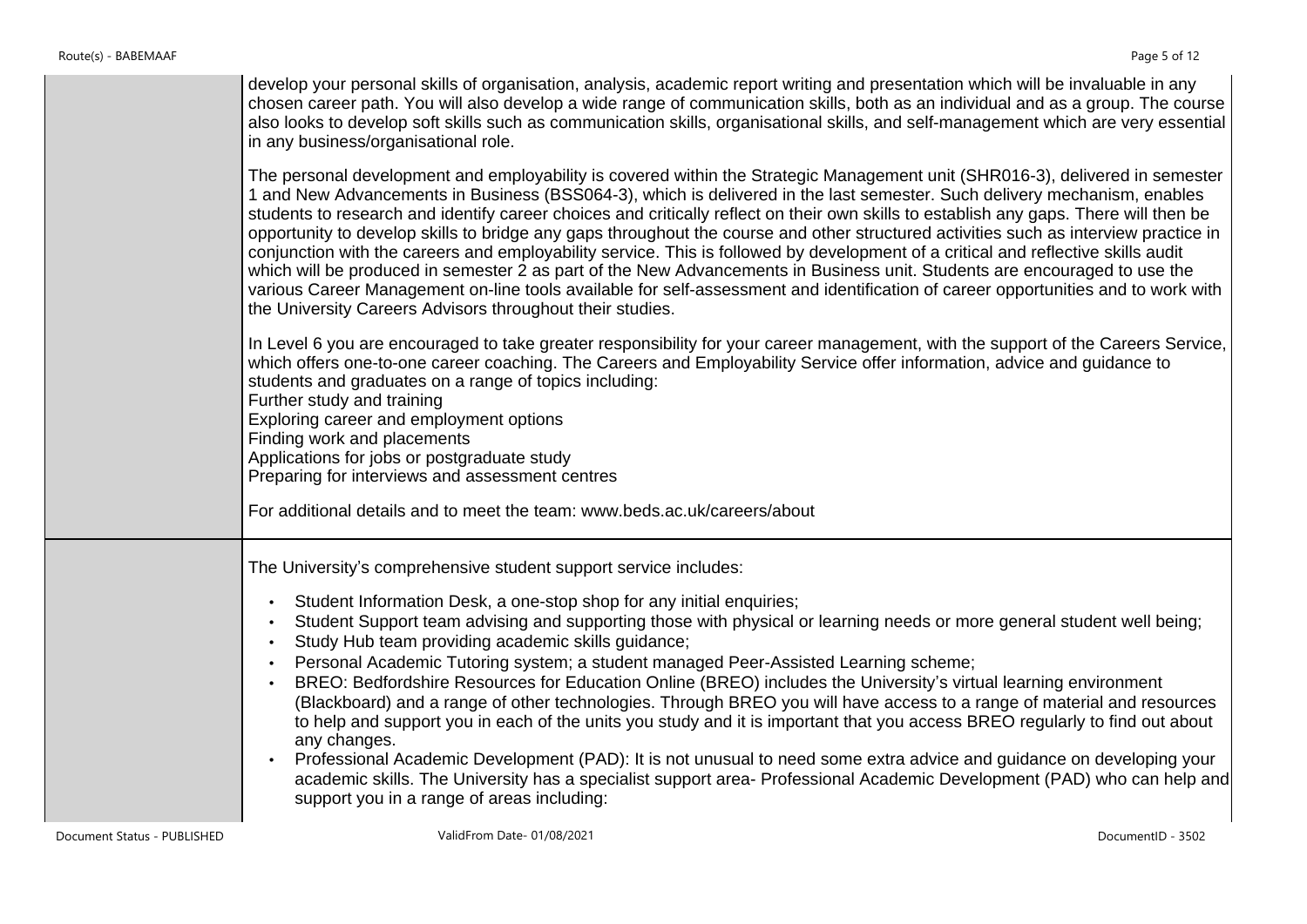### Route(s) - BABEMAAF Page 6 of 12 Page 6 of 12 Page 6 of 12 Page 6 of 12 Page 6 of 12 Page 8 of 12 Page 8 of 12

| <b>Learning support</b> | The quality of your written assignments<br>Your understanding of mathematical or statistical concepts<br>$\circ$<br>Your organisational skills and how you approach studying<br>$\circ$<br>Your time management and prioritising<br>$\circ$<br>The strategies you use when reading<br>$\circ$<br>Your language skills<br>$\circ$<br>Aspects of your IT skills<br>How you prepare for exams<br>$\circ$                                                                                                                                           |
|-------------------------|-------------------------------------------------------------------------------------------------------------------------------------------------------------------------------------------------------------------------------------------------------------------------------------------------------------------------------------------------------------------------------------------------------------------------------------------------------------------------------------------------------------------------------------------------|
|                         | There is no cost for PAD's services. If you feel that you would benefit from some additional help with your studies then do contact<br>them. You can visit their web site at http://lrweb.beds.ac.uk/pad to find out the dates of workshops on a range of topics or to book<br>one-to-one appointments. You will also find a Professional Academic Development link on your home page within BREO which<br>provides access to a range of additional on-line resources.                                                                          |
|                         | Course-specific support includes the following:                                                                                                                                                                                                                                                                                                                                                                                                                                                                                                 |
|                         | Your Course Coordinator will be there to advise you on:<br>- Specific information regarding your Course, particular Units, options, regulations, etc.<br>- Accuracy of your results<br>- Obligations regarding re-assessment and repeats<br>- Materials including the Course Handbook, and Induction information.<br>You will have an induction during your first week where all relevant information regarding this course will be presented and you will<br>have an opportunity to meet your Course Coordinator, and a number of your tutors. |
|                         | English Language Support through the Language Centre with daily drop in service and free language classes.<br>Communication Skills courses are offered to International and European Students with the opportunity to enrich their<br>academic study skills, intercultural communication skills, and helping them reflect on British university conventions.                                                                                                                                                                                    |
|                         | https://www.beds.ac.uk/entryrequirements                                                                                                                                                                                                                                                                                                                                                                                                                                                                                                        |
|                         |                                                                                                                                                                                                                                                                                                                                                                                                                                                                                                                                                 |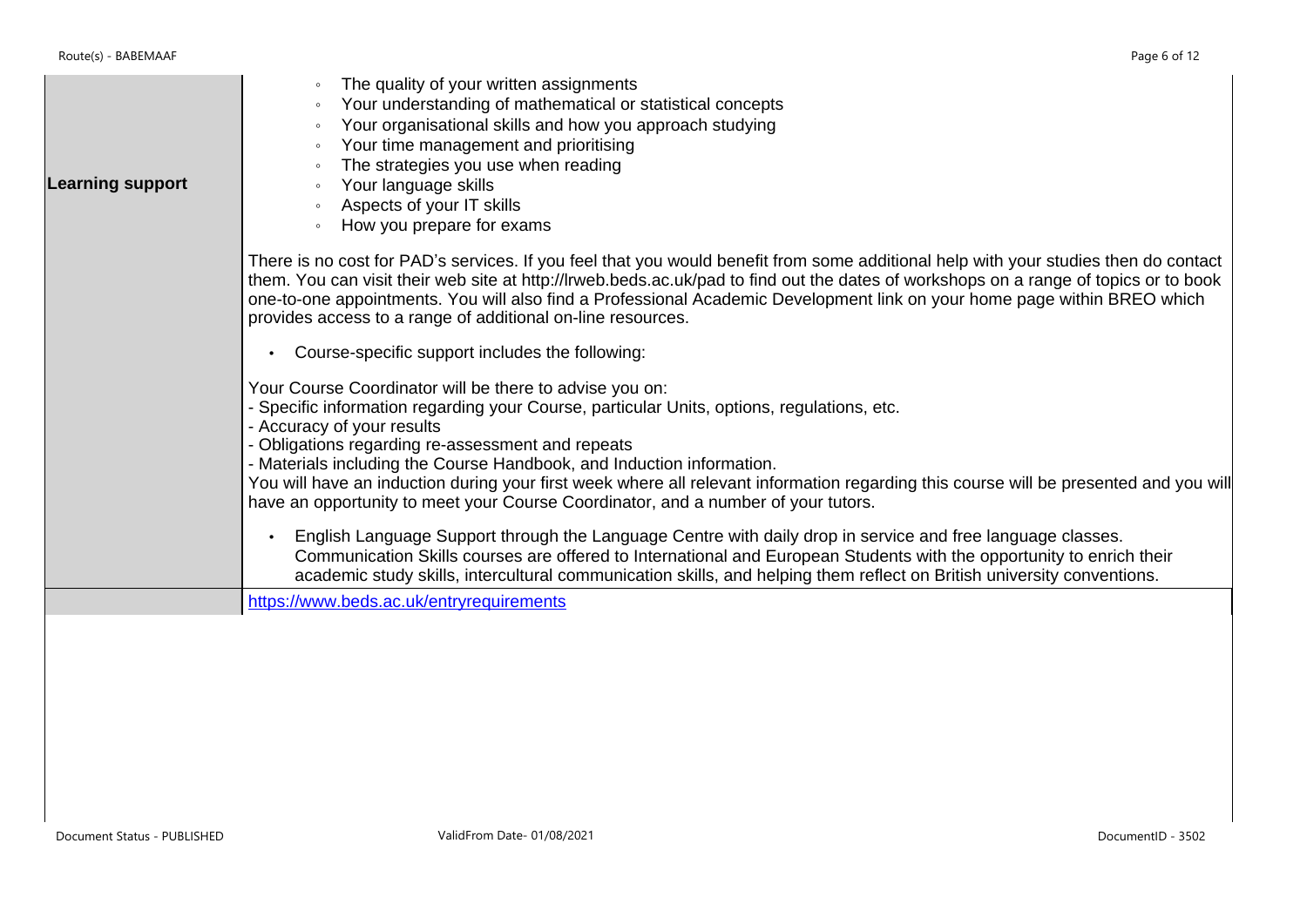|                            | <b>Approved Variations and Additions to Standard Admission</b>                                                                                                                                                                                                                                                                                                                                                                                                                                                                                                                                                                                                       |
|----------------------------|----------------------------------------------------------------------------------------------------------------------------------------------------------------------------------------------------------------------------------------------------------------------------------------------------------------------------------------------------------------------------------------------------------------------------------------------------------------------------------------------------------------------------------------------------------------------------------------------------------------------------------------------------------------------|
|                            | Entry requirements<br>Standard:                                                                                                                                                                                                                                                                                                                                                                                                                                                                                                                                                                                                                                      |
|                            | Applicants are expected to have minimum 240 credits (NLP L5 courses in the UK and equivalent international rankings as<br>directed by bodies such as UKNARIC) in subjects related to Business administration with evidence of completion of a minimum of<br>2 units or prior study (depending on credit volume) relating to the subject of the award title equivalent to UK undergraduate<br>levels 4 and 5 at an authorised higher education institution approved to offer Higher education programmes equivalent to the<br>University of Bedfordshire. Applications to top up awards will be subject to the application of the University's of RPCL<br>procedures. |
|                            | English Language: IELTS 6.0 with minimum 5.5 in each element or equivalent. International applications will be assessed using<br>UKBA and University of Bedfordshire policy, check English language requirements at: https://www.beds.ac.uk/entryrequirements                                                                                                                                                                                                                                                                                                                                                                                                        |
| <b>Admissions Criteria</b> | Open to:                                                                                                                                                                                                                                                                                                                                                                                                                                                                                                                                                                                                                                                             |
|                            | <b>UK</b>                                                                                                                                                                                                                                                                                                                                                                                                                                                                                                                                                                                                                                                            |
|                            | EU                                                                                                                                                                                                                                                                                                                                                                                                                                                                                                                                                                                                                                                                   |
|                            | International                                                                                                                                                                                                                                                                                                                                                                                                                                                                                                                                                                                                                                                        |
|                            | Additional:                                                                                                                                                                                                                                                                                                                                                                                                                                                                                                                                                                                                                                                          |
|                            | The University recognises that many prospective students particularly mature applicants, applying for courses have a vast range<br>of expertise, skills and knowledge. RPEL (Recognition of Prior Experiential Learning) and RPCL (Recognition of prior Certificated<br>Learning) are processes that enable you to receive formal recognition for skills and knowledge you already possess that have not<br>been previously assessed or awarded credit.                                                                                                                                                                                                              |
|                            | RPCL and RPEL are both available for UK and EU students. Applicants with substantial work experience in subject specialism<br>topic will be considered through RPEL process. Candidates will be eligible to join the program if they can demonstrate substantial<br>non-certificated, work-based or experiential learning prior to admission to this programme as a practitioner in a field that is broadly<br>related Business Administration with evidence of specialism in the chosen pathway as per the standard entry requirements.                                                                                                                             |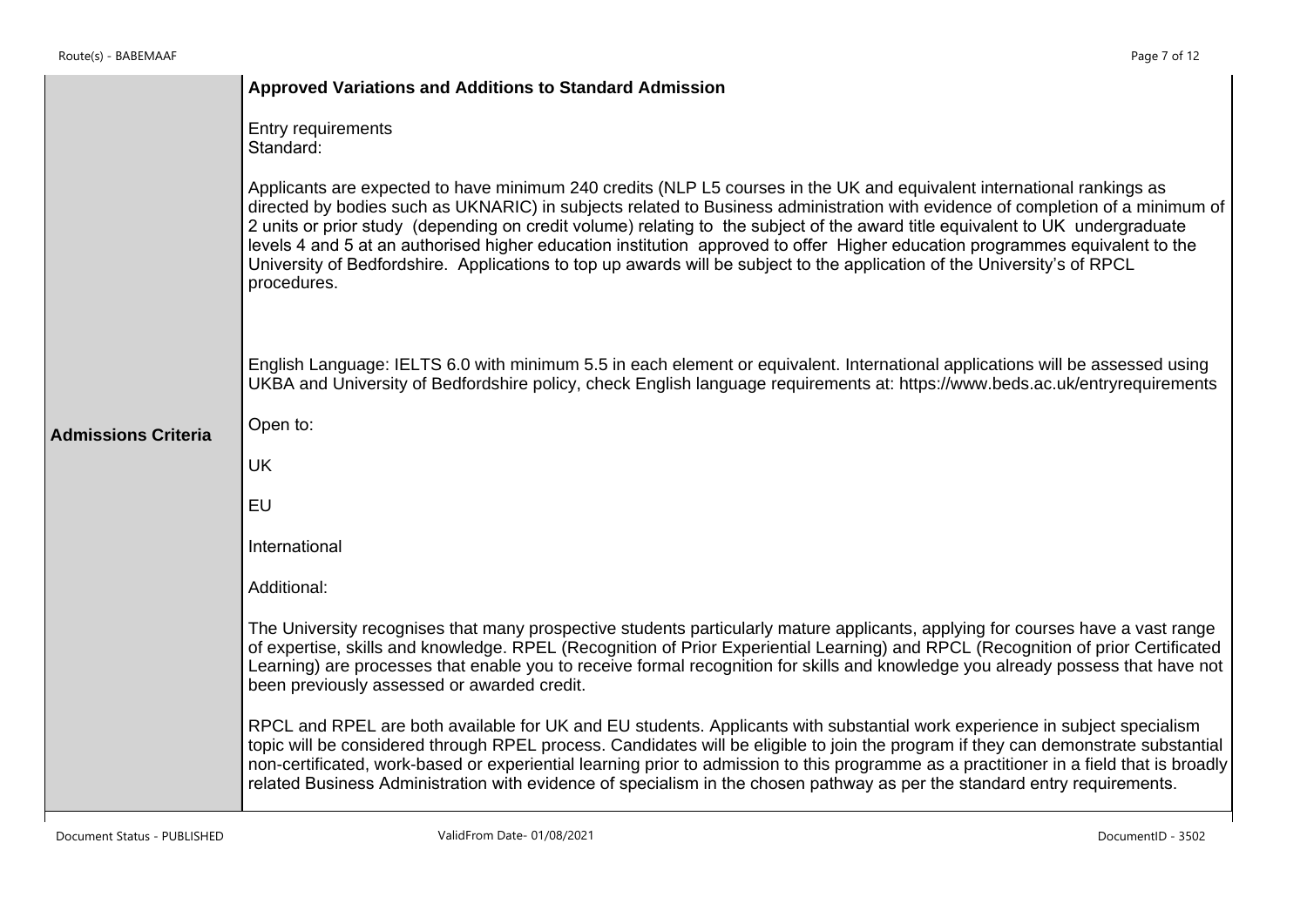|                                    | https://www.beds.ac.uk/about-us/our-university/academic-information          |
|------------------------------------|------------------------------------------------------------------------------|
|                                    | Note: Be aware that our regulations change every year                        |
| ∣ Assessment<br><b>Regulations</b> | Approved Variations and Additions to Standard Assessment Regulations'<br>N/A |
|                                    |                                                                              |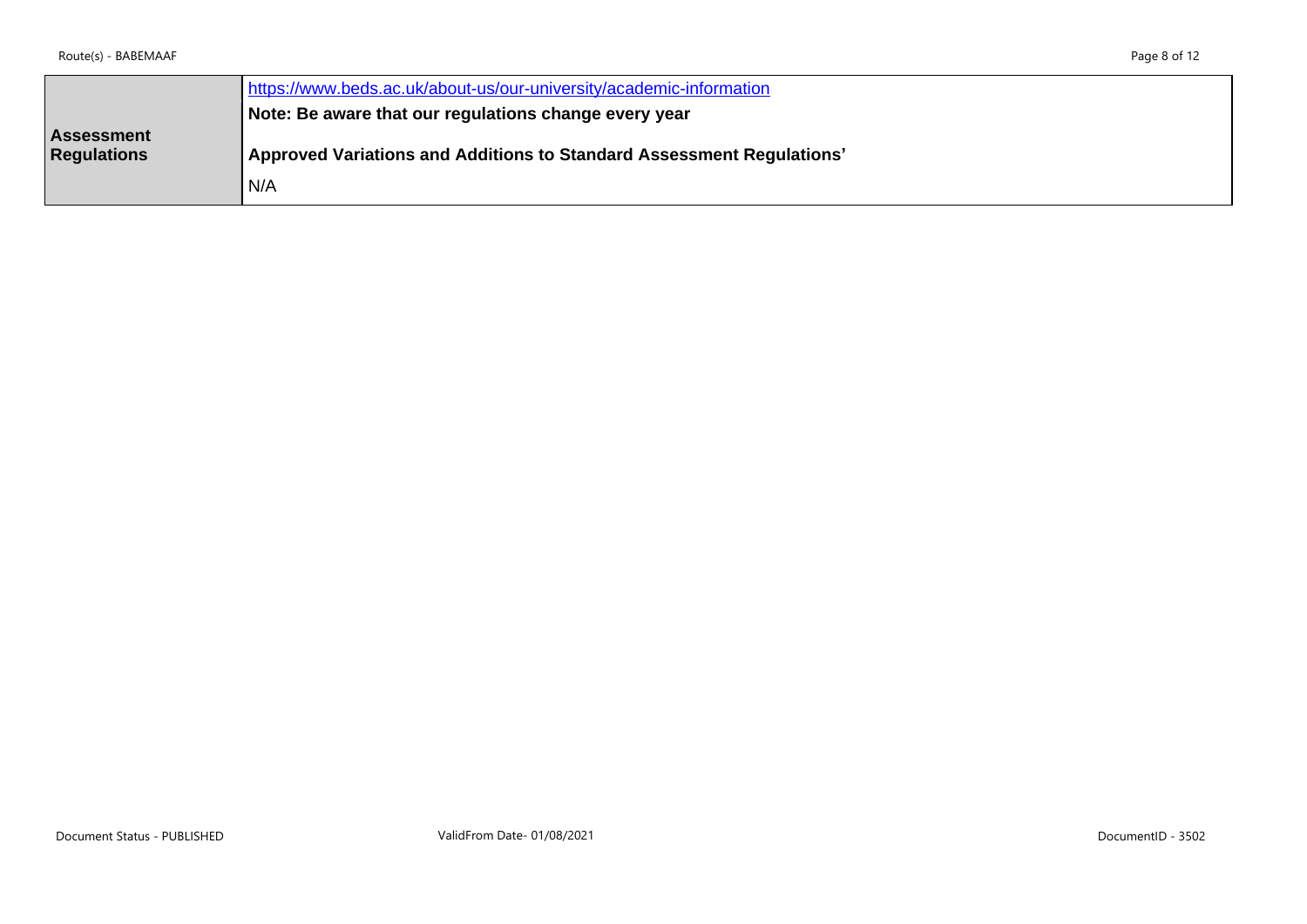## **Section B: Course Structure**

The Units which make up the course are listed below. Each unit contributes to the achievement of the course learning outcomes either through teaching (T), general development of skills and knowledge (D) or in your assessments (A).

| Unit     | Unit Name                                      |     | ILevel Credits our Designation |                | 2             | 3 <sup>1</sup> | $\vert$ 4 |                                   |                | 5 6 7 8 9 |  | 10 <sup>1</sup> | 11   12   13 |  | 14 | 15 |
|----------|------------------------------------------------|-----|--------------------------------|----------------|---------------|----------------|-----------|-----------------------------------|----------------|-----------|--|-----------------|--------------|--|----|----|
|          | <b>IBSS064-3 INew Advancements in Business</b> | 30  | <b>Core</b>                    | T <sub>1</sub> | T1<br>$A2$ D1 |                |           | <b>D1 D1 D1</b><br>$A2$ $A1$ $A1$ |                |           |  |                 |              |  |    |    |
|          | MAR034-3 Global Marketing Strategy             | 30  | <b>Core</b>                    |                |               |                | T1        | $A2$ $A1$<br>D1                   | T <sub>2</sub> |           |  |                 |              |  |    |    |
|          | SHR016-3 Strategic Management for Business     | 130 | ICore                          |                | T1            | A2 <br>$DI$ D1 |           |                                   |                |           |  |                 |              |  |    |    |
| TAL031-3 | <b>Events Planning in Practice</b>             | 30  | Core                           |                |               |                | T1        | <b>IT1 ID1</b><br>DI A2 A1        |                |           |  |                 |              |  |    |    |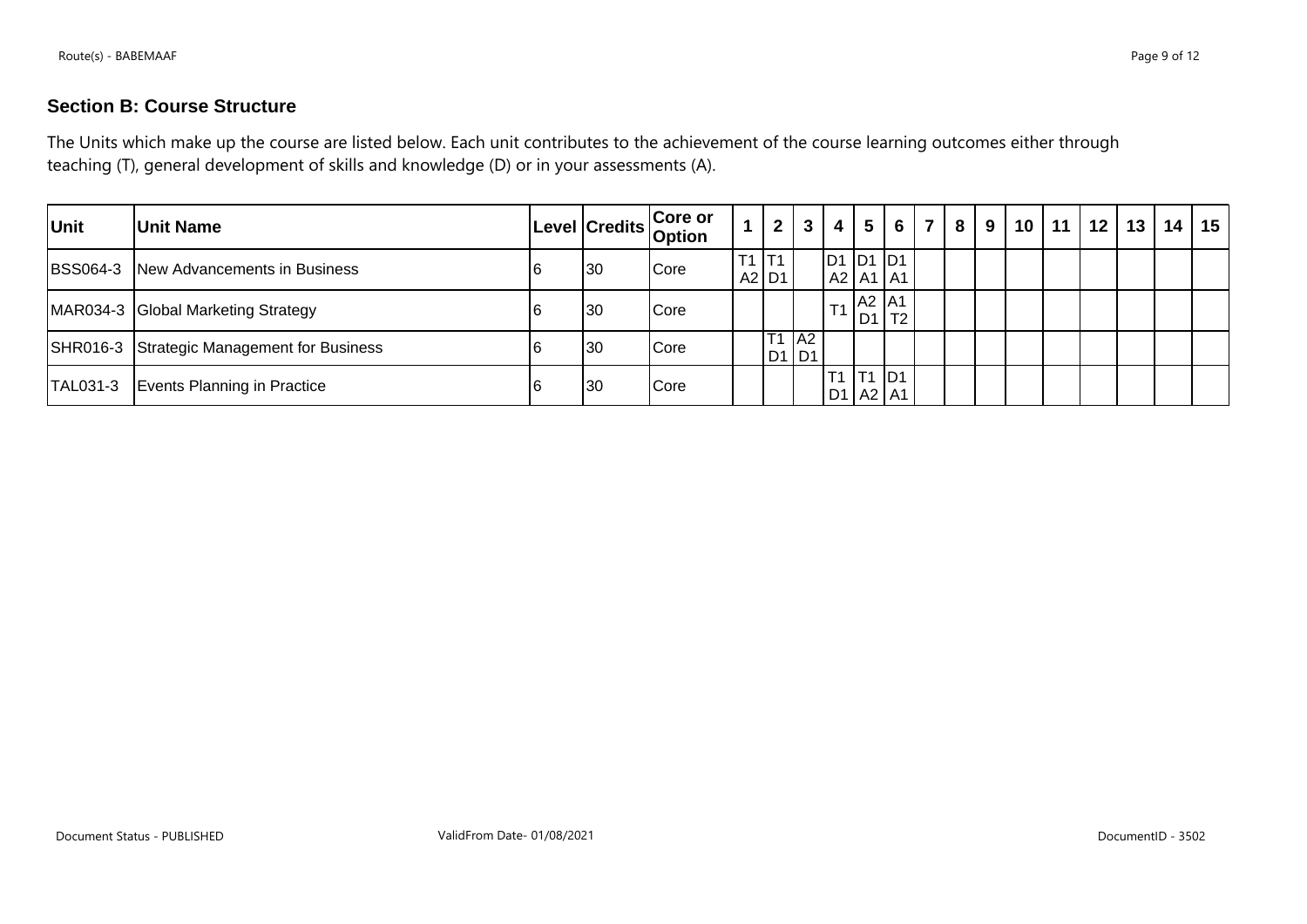Route(s) - BABEMAAF Page 10 of 12 Page 10 of 12 Page 10 of 12 Page 10 of 12 Page 10 of 12 Page 10 of 12 Page 10 of 12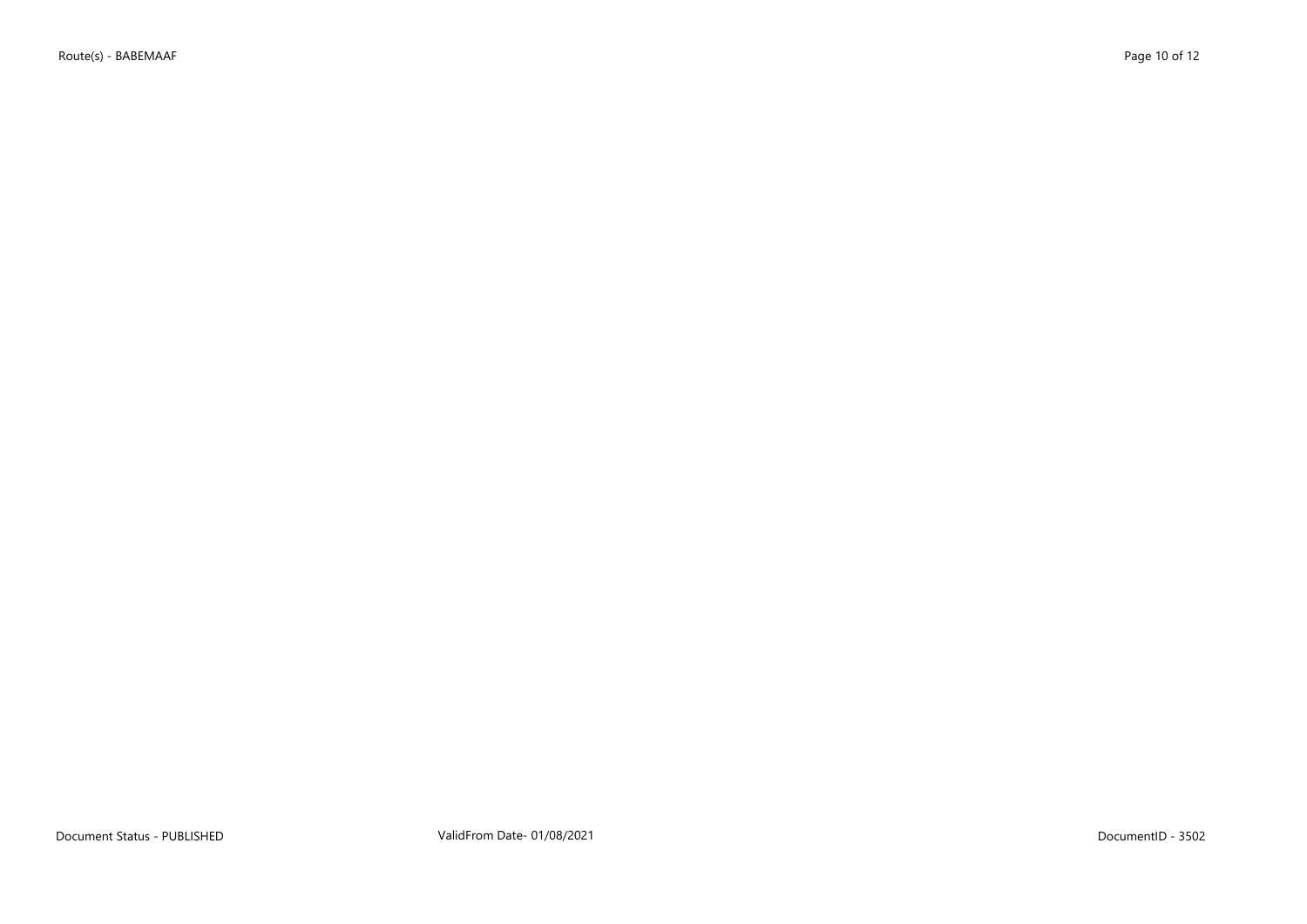### **Section C: Assessment Plan**

The course is assessed as follows :

### **BABEMAAF- BA (Hons) in Business Administration (Events Management) (Honours Stage)**

| <b>Unit Code</b> |                |                                     | Level Period Core/Option Ass 1 Type |               | Ass 1 Submit   Ass 2 Type<br>wk | <b>code</b> | Ass 2 Submit   Ass 3 Type<br>lwk | code | Ass 3 Submit   Ass 4 Type<br>wk | code | Ass 4 Submit<br> wk |
|------------------|----------------|-------------------------------------|-------------------------------------|---------------|---------------------------------|-------------|----------------------------------|------|---------------------------------|------|---------------------|
| SHR016-3         | 6              | <b>SEM</b><br><b>SEM</b><br>2       | Core                                | WR-I          | 6                               | EX          | 15                               |      |                                 |      |                     |
| TAL031-3         | 6              | <b>SEM</b><br><b>SEM</b><br>3       | Core                                | <b>PR-OT</b>  | 8                               | WR-I        | 14                               |      |                                 |      |                     |
| MAR034-3         | $6\phantom{1}$ | <b>SEM</b>                          | Core                                | IT-PT         | 8                               | EX          | 15                               |      |                                 |      |                     |
| <b>BSS064-3</b>  | 6              | <b>SEM</b><br>2,<br><b>SEM</b><br>3 | Core                                | <b>PJ-DIS</b> | 13                              |             |                                  |      |                                 |      |                     |

| <b>Glossary of Terms for Assessment Type Codes</b> |                                            |  |  |  |  |
|----------------------------------------------------|--------------------------------------------|--|--|--|--|
| 'EX                                                | Exam (Invigilated)                         |  |  |  |  |
| ∣ IT-PT                                            | Summative in-class test or phase test      |  |  |  |  |
| $ P$ J-DIS                                         | Coursework - Dissertation Report           |  |  |  |  |
| PR-OT                                              | <b>Practical - Other Skills Assessment</b> |  |  |  |  |
| WR-I                                               | Coursework - Individual Report             |  |  |  |  |